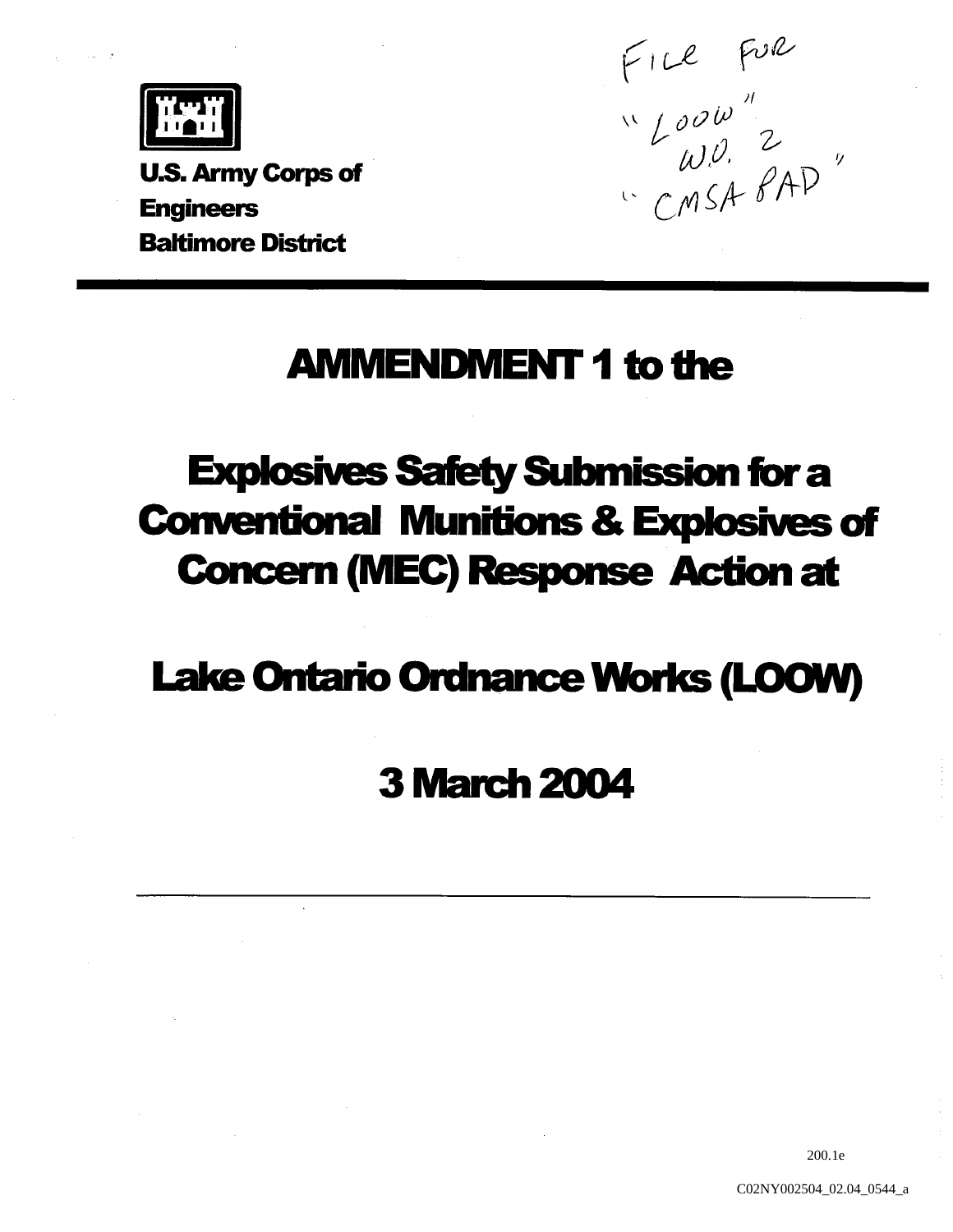### **AMMENDMENT 1**

to the Explosives Safety Submission

for removal of TNT at the Lake Ontario Ordnance Works (LOOW) Site 2002

### TABLE OF CONTENTS

#### ATTACHMENTS

FIGURE 1: GENERAL LOCATION OF LOOW SITE FIGURE 2: SITE MAP FIGURE 3: Q-D MAP CONTAMINATED MATERIAL STORAGE AREA (CMSA) PAD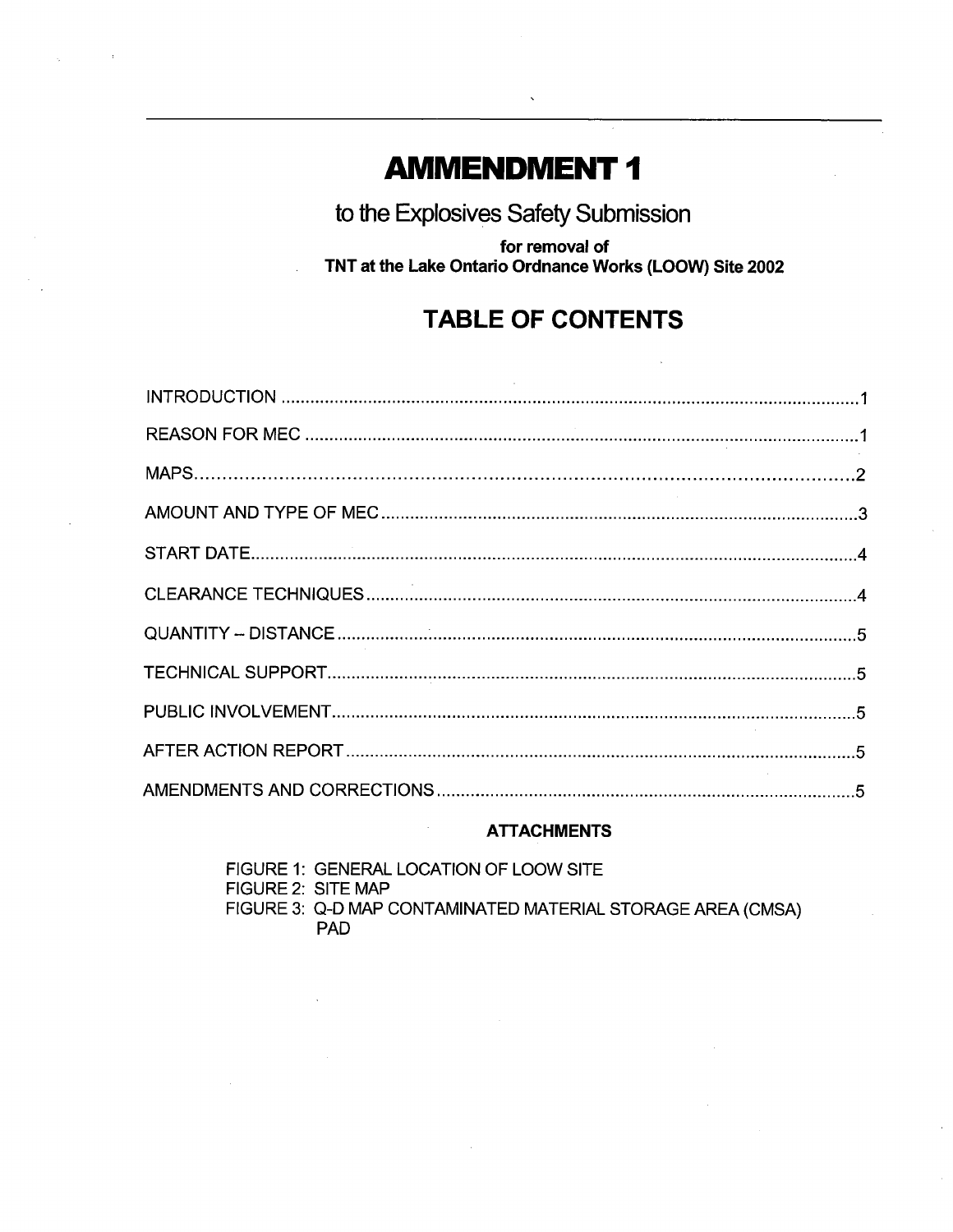#### Introduction

This first amendment to the Explosives Safety Submission (ESS) of 21 November 2002, outlines the safety aspects for a Removal Action (RA) to blend with sand, and remove TNT contamination from the Contaminated Material Storage Area (CMSA) pad at the Former Lake Ontario Ordnance Works (LOOW) located in the towns of Lewiston and Porter in Niagara County, New York. All activities involving work in areas potentially contaminated with TNT will be conducted in full compliance with U.S. Army Corps of Engineers (USACE), Department of the Army (DA), and Department of Defense (DoD) Requirements regarding personnel, equipment, and procedures.

#### 2. Reason for Munitions and Explosives of Concern (MEC):

2.1 The former Lake Ontario Ordnance Works site is located in the towns of Lewiston and Porter in Niagara County, New York. The site originally encompassed approximately 7500 acres with actual U.S Department of Defense site activities having occurred on 2,500 acres. During the early 1940s, the LOOW site was used as a manufacturing plant producing TNT for use during WWII.

2.2 The manufacturing portion of the plant was situated in the central southwestern section of the LOOW site, south of Balmer Road. Wastewater from the TNT manufacturing operation, as well as storm water and sanitary sewage, was transferred through an underground sewer network to a wastewater treatment plant located in the western portion of the TNT plant. The TNT pipelines ran as one pair of east-west trending lines across the TNT production area before being routed south to the water treatment plant at the west end of the production line.

2.3 An overestimation of the need for TNT during WWII resulted in the closure of the TNT plant in July 1943, after only 9 months of operation. Following the decontamination of the TNT plant, the majority of the LOOW facility was sold to private citizens, with the government retaining the former active 2,500-acre portion of the site

2.4 The Phase 1 Component 1 of the Interim Removal Action (IRA) required flushing and removal of the TNT pipeline. Test site excavations to date have indicated that the pipelines comprising the LOOW TNT pipeline waste sewer system are concrete encased with approximate outside dimensions of 2-ft wide by 3-ft high (including the concrete encasement). The pipelines encased within the concrete are vitreous clay pipe and range in diameter from <sup>10</sup> to <sup>18</sup> inches

2.5 Radian International from April 1999 until December 1999 performed initial remediation of the TNT pipeline. Work stopped and the contract was terminated due to funding constraints. During this time, Radian removed approximately 1600 feet of pipe, and power washed and grouted the ends of approximately 1900 lineal feet of pipe

2.6 A new contract was awarded to Sevenson Environmental Services, Inc. in the spring of 2000 to complete the remediation of the TNT pipeline, power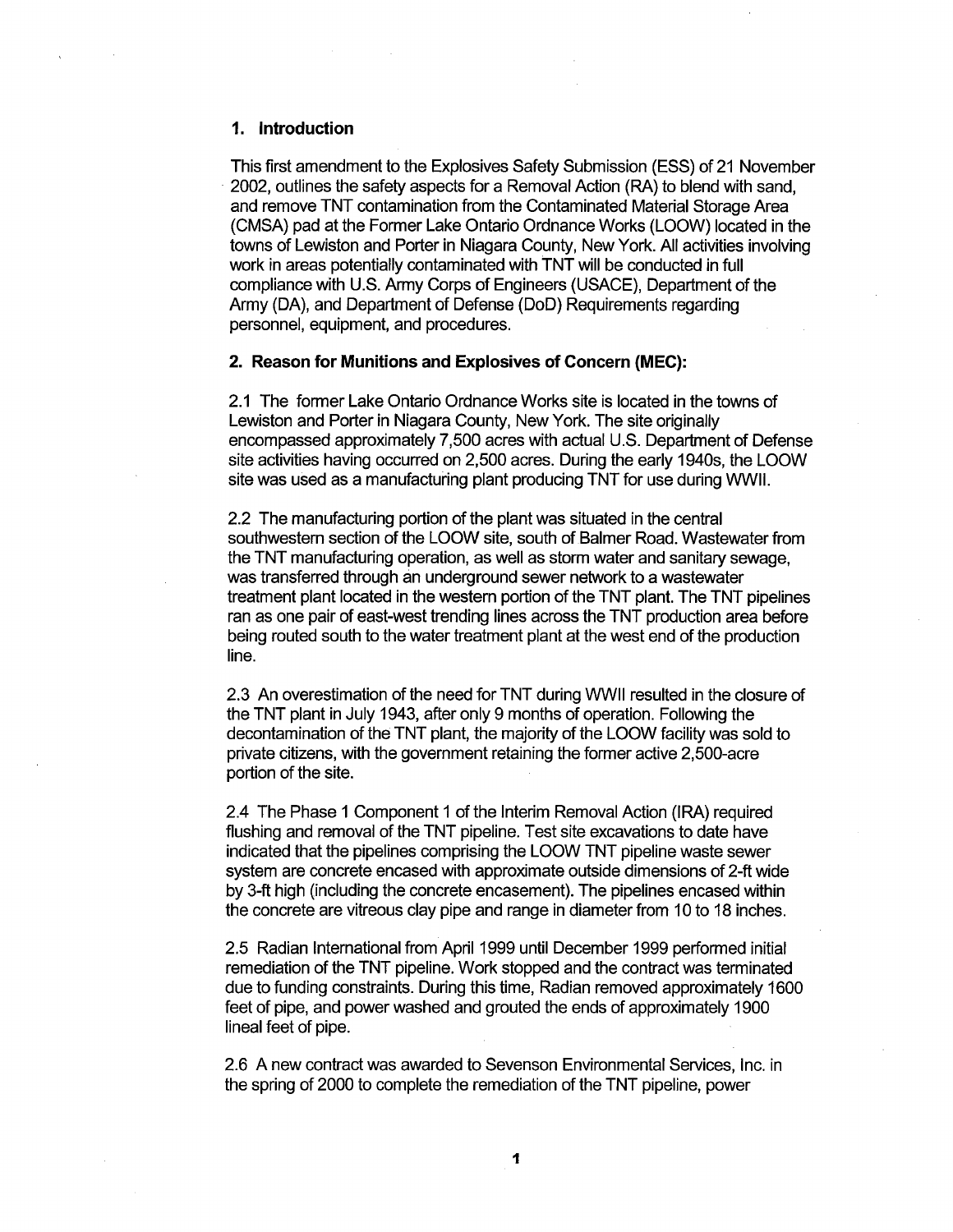washing, video and grouting of the entire line rather than remove and dispose of the pipeline

2.7 To that date 8,600 feet of pipe had been power washed, videotaped, grouted or removed. Since all but one of our preliminary testing of the overburden soils. subsurface soils and test pit samples of the pipe came back with levels of TNT well below the 10% limit, an Explosive Safety Submission (ESS) was not required for this work

2.8 One sample inside the pipe at TP #11 indicated 16.5% TNT. An ESS was submitted and approved for work associated with TP #11.

2.9 During this period it was discovered that the Phase I operations had inadvertently dumped pipe contents on the CMSA pad and in a location adjacent to the 1999 remediation. A thorough investigation and search of the area involved in the Phase 1 operations was undertaken. This search revealed an additional two areas where the contents of the pipe had been dumped leaving the surface and some piles of debris contaminated with TNT. Using emergency removal authority the observable surface TNT contamination was gathered and with proper local authority approval it was destroyed by burning. The four areas (which include the CMSA pad) were marked and fencing installed to limit access to the area pending disposition of the remaining contamination. Regarding the CMSA pad, and the purpose of this amendment, through historical project research, site walks, discussions with the on-site COR, and the most recent site visit by CENAB and CEHNC-OE-CX OE Safety Specialists on 21 April 2004, Records indicate that sludge piles and pipe debris were limited to a location that represents a line on the pad western border, 155' south and approximately 75' wide inside the pad from the NW pad corner and, a line on the pad Northern border, 155' east and approximately 75' wide inside the pad from the NW corner.

2.9.0 This ESS Amendment is being submitted for approval of a Removal Action (RA) to blend with sand, and remove TNT contamination that may exist in the following location

#### 2.9.1 CMSA Area

2.10 A Remedial Investigation (RI) is being conducted on the entire LOOW site. Then a Risk Assessment (RA), Feasibility Study (FS), Proposed Plan (PP) and a Record of Decision (ROD) will be prepared. The site listed above will be addressed in those documents and a final course of action will be selected. This will be coordinated with the regulators and stakeholders. An explosive safety submission amendment detailing plans for any other explosives hazards will also be prepared if required, after these decisions are made.

2.10.1 The CMSA area identified above in paragraph 2.9.1 is the subject of this first amendment to the original Explosives Safety Submission dated <sup>21</sup> November 2002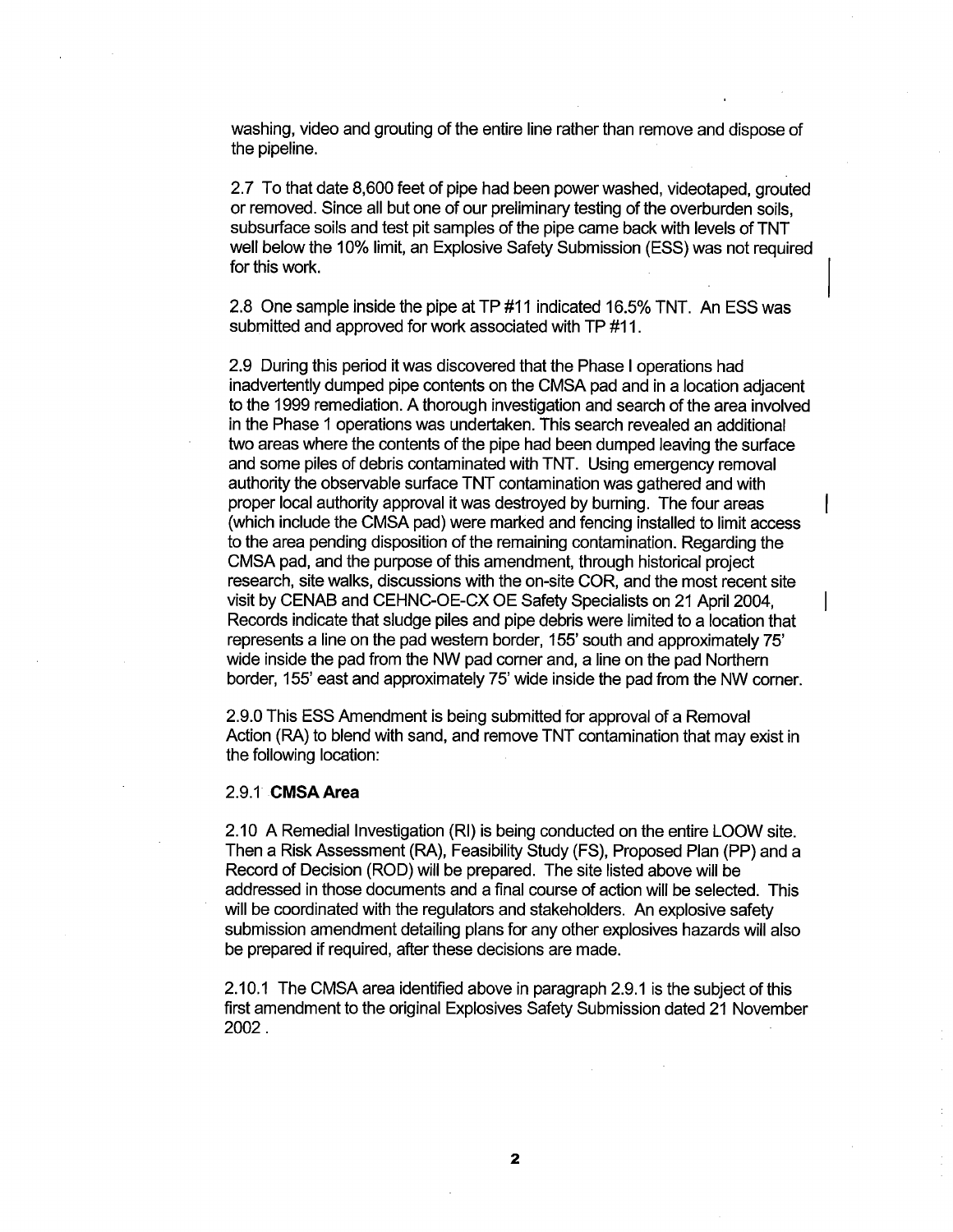#### 3. Maps:

3.1 Regional Map – LOOW is located in Western New York in Niagara County. The installation lies approximately 10 miles north of Niagara Falls, New York. Refer to Figure 1. (Not attached yet)

3.2 Site Map - A map showing details of the project site is illustrated in Figure 2. (Not attached yet) The site map reflects the areas of concern that will be involved in the removal/blending action. The area is located on Chemical Waste Management property

3.3 QD Map Contaminated Material Storage Area is illustrated in Figure 3. (Not attached/determined yet

3.3.1 CONTAMINATED MATERIAL STORAGE AREA (CMSA) PAD: This area contains TNT residue deposited inadvertently on the surface of the pad during pipeline removal and decontamination of equipment operations. The area is approximately 175' by 175' in size. The base of the pad consists of a 2" initial layer of standard No.2 crush and run (limestone), a geotextile layer. a geomembrane poly material, and a final layer of geotextile, and approximately 1.5' to 2' of Standard No.2 crush and run limestone on top of the membrane materials. The depth of the pad varies in thickness from zero in one corner to 1.5' to 2' ft. elsewhere. An asphalt pad is constructed on top of the existing CMSA pad. The CMSA pad had already been in use for decontamination and stockpile activities prior to the asphalt pad installation

The following description indicates the approximate dimensions of the asphalt pad: Asphalt 4"-6" inches thick, 20' ft wide, by 40' ft. long, with a surrounding raised curb. The CMSA pad is located at the junction of Cedar and M Streets, south of the former TNT Waste pipelines

3.3.2 **Removal Depth:** This action will be limited to the inspection, sampling, analysis, blending, removal, and disposal of contaminated soils and material at the CMSA pad

3.3.3 Location of Magazines: Magazines will not be employed for this removal action

#### 3.3.4 OB Area: Will this area be used for the temporary storage of the blended CMSA pad material? If not, what area will be designated?

3.3.5 Current and Planned Land Use: Chemical Waste Management is the site owner and uses the site for a RCRA TSD facility. The area of concern is currently not used except as part of the internal road system. Future land use is not going to change in the near future

#### 3.4 Q-D Maps

3.4.1 CMSA: The MSD for this area is 346 feet. This distance is based on a conservative approach of using the Q-D distances in Table C2.T1, DOD 6055.9-STD. If sampling and analysis indicate a concentration that requires expansion of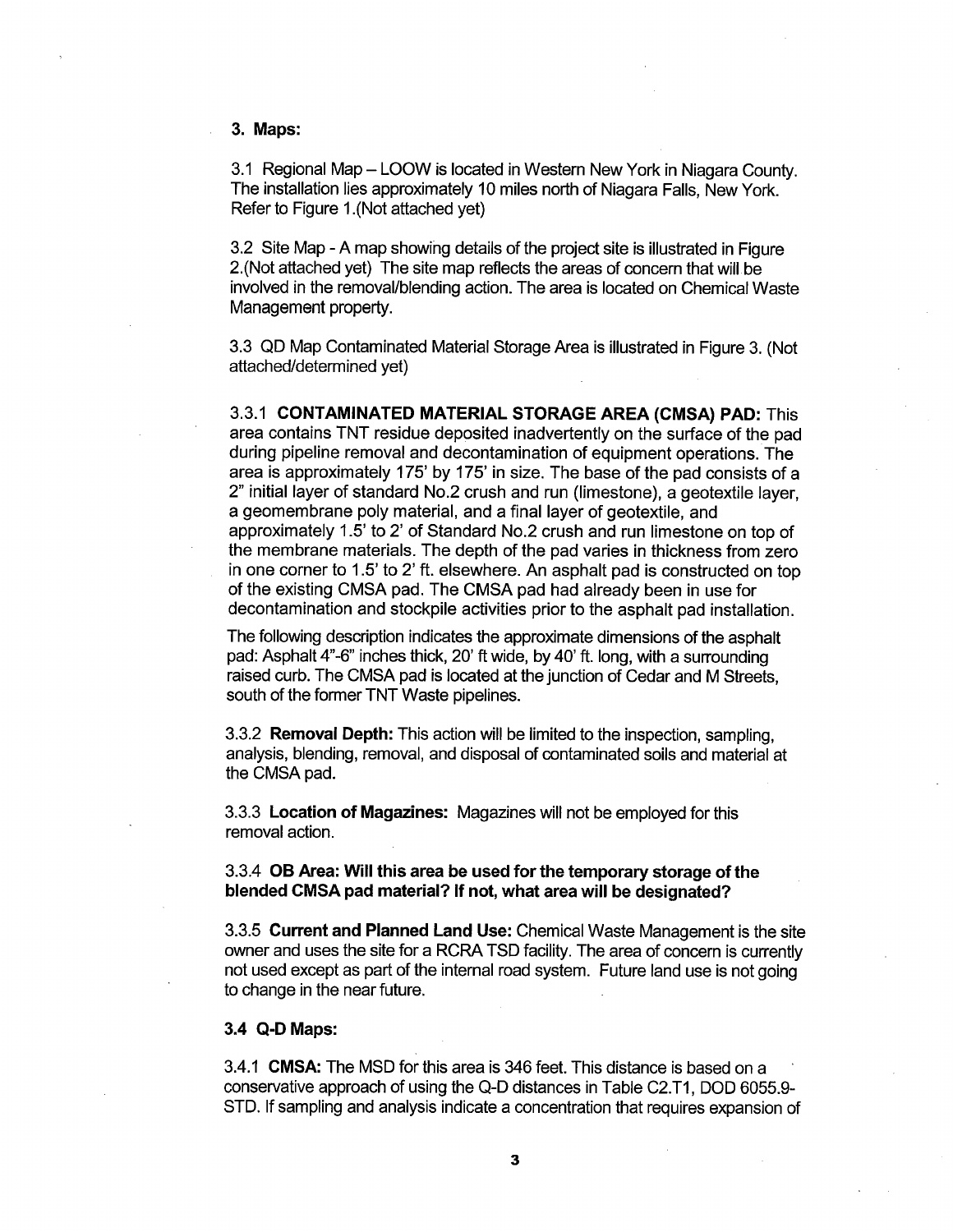the MSD, an appropriate distance is to be established before contaminated soils are blended

3.4.2 OB Area/Area C: The MSD is 474 feet. This distance is based on a conservative approach of using the Q-D distances in Table C2.T1, DOD 6055.9-STD

4. Amount and Type of MEC. This removal is for the sole purpose of Blending TNT contaminated soils and material at the CMSA pad that are at or exceed the 10% explosives in soil threshold

5. Start Date: The removal action is scheduled to start on 1 August 2004.

6. Frost Line: The frost line for this area is 59 inches. Frost action is not expected to be a significant factor for migration of contaminated soils at this site.

#### 7. Clearance Techniques:

#### 7.1 Walkover, Sampling & Analysis, and Blending of Soils in the Areas of Concern

7.1.1 The contractor utilizing at a minimum, a two-person UXO team consisting of a UXO Technician III and UXO Technician II will accomplish the walkover in the area of concern. The 175'  $X$  175' CMSA pad area will be divided into 36 grids.  $(34$  grids 87.5' X 10' and two grids 87.5' X 5') with 3 samples taken in each grid (108 total samples). Each sample will be a bias composite sample from surface to bottom depth of pad. A measurement from the pad surface to the surface of the geotextile membrane shall be conducted at each sample location to determine pad quantities The contractor UXO Technicians shall visually inspect each portion of the sample before compositing the sample. Portions used for the composite sample will be biased towards visually contaminated material Exact locations (X and Y coordinates measured from the surface) for each sample shall be established and documented by GPS After each biased composite sample is collected, the UXO Technicians shall verify the presence of TNT using a TNT Field Spray Test Kit. The percentage of TNT in the samples will be determined by the contractor using an appropriate TNT Field Test Kit. These grids will also be drawn on graph paper or an appropriate substitute, and utilize an identification system which will show specific areas of contamination in each grid and will indicate the specific TNT contamination characteristics, within each grid, of the entire CMSA pad

7.1.2 Once the grid layout is in place the walkover and inspection will begin Each UXO Technician will walk the individual lanes and look for exposed TNT Once suspected TNT is located, it will be treated with EXSPRAY Explosive Test Spray, or an appropriate test to confirm the presence of TNT. If the test is positive the TNT will be suitably marked with a red pin flag adjacent to the TNT. The location will also be annotated on the grid map for that area. The TNT will be collected and blended with sand to below the 10% level as indicated below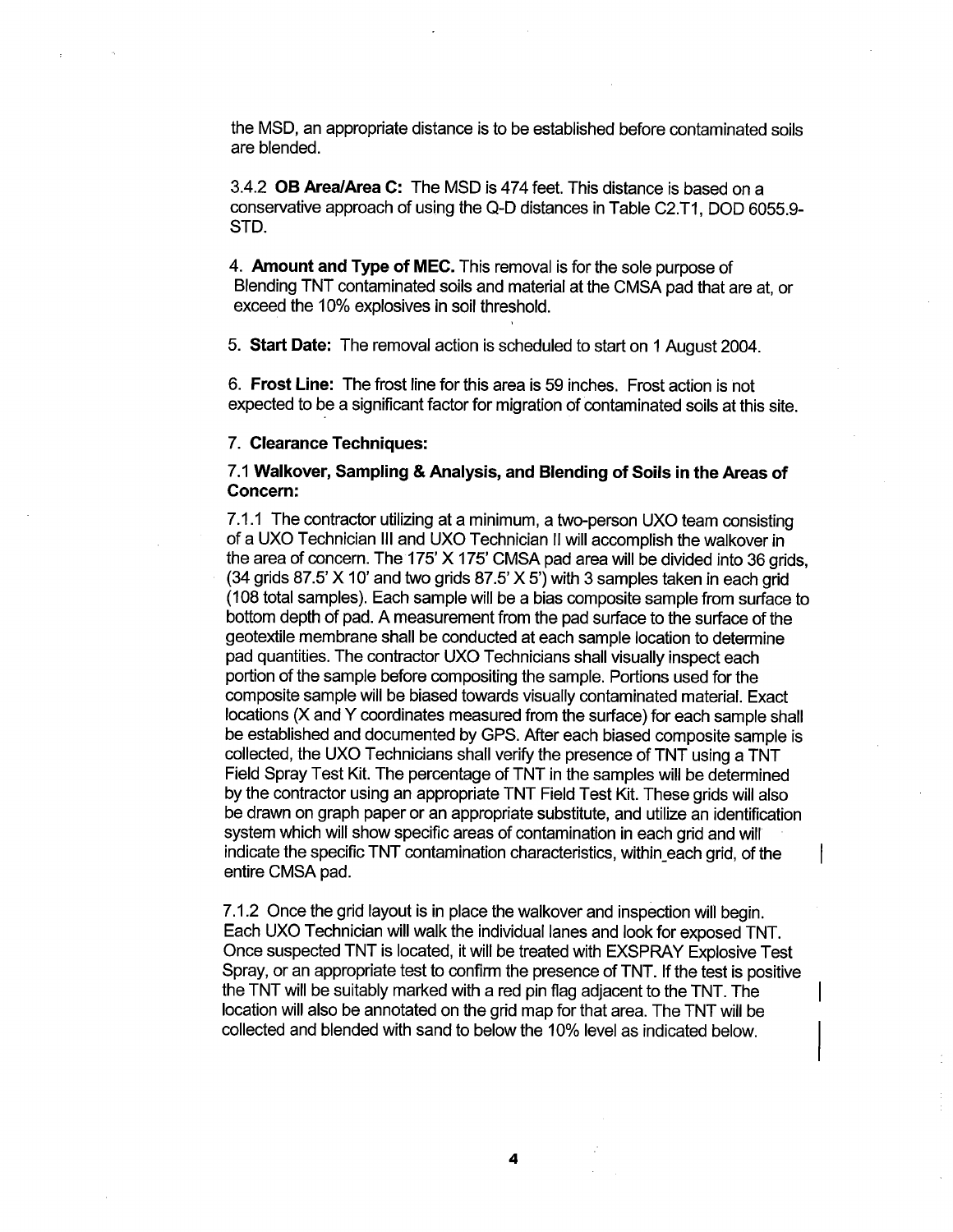#### 7.2 Blending Operation

7.2.1 Clean sand will be utilized in the blending operation. Mixing of the contaminated pad material and sand will be accomplished using mixing equipment suitable for the operation. The CMSA pad liners will be shredded and blended and the asphalt pad broken up and blended as well if at or above the 10% explosives in soil level. It is assumed that the asphalt pad and underlying soil is contaminated until proven otherwise by sampling

7.2.2 Upon completion of all mixing operations an EnSys TNT Soil Test System Kit or an appropriate substitute, will be utilized to insure that the explosive content of the mixture is less than 10% concentration of explosives 5% or less concentration was initially mentioned in the original ESS dated 21 November 2002 as a percentage well below the 10% explosive soil threshold. The term less than 10% will replace the terms "5% or below" as stated in the original ESS

A sample of the blended material below the 10% concentration will also be sent to an independent laboratory for analysis

#### 7.3 QCIQA

7.3.1 QC for this effort will be a surface visual inspection of 10% of the total number of grids by the QC Specialist designated for the project. This inspection will be in areas designated as clean to see if any TNT can be found. No TNT present: Pass. TNT present: Fail. In case of grid failure, the contractor will re-inspect all grids and remove any visible TNT present

7.3.2 QA for this effort will be a surface visual inspection of a minimum of 10% of the grids by the government OE Safety Specialist in the areas designated as clean by the contractor to see if any TNT can be found. QA will include validation of sample collection, compositing, and testing. The designated OE Safety Specialist and project Chemist shall accomplish this. No TNT present: Pass. TNT present: Fail. In case of grid failure, the contractor will re-inspect the failed grids, remove any visible TNT present, and then present the CMSA pad for government QA re-inspection.

8. Off-site disposal: After all blending has taken place, the soil will be sampled to ensure the concentration is below the 10% explosives in soil threshold. Pad material will be disposed of at an approved facility

9. Quantity Distance: The Q-D for the area during all operations is discussed in paragraph 3.3 above

10. Technical Support: Technical support from CENAB-EN, HNC-OE-CX, and USACE Buffalo is anticipated for this effort. The following are considered essential personnel for purposes of observing and conducting work inside the exclusion zone: USACE Project Delivery Team personnel including the Project Manager, Project Engineer, Chemist, COR, and OE Safety Specialist.

11. Land use restrictions: No land use restrictions are anticipated at the end of this effort